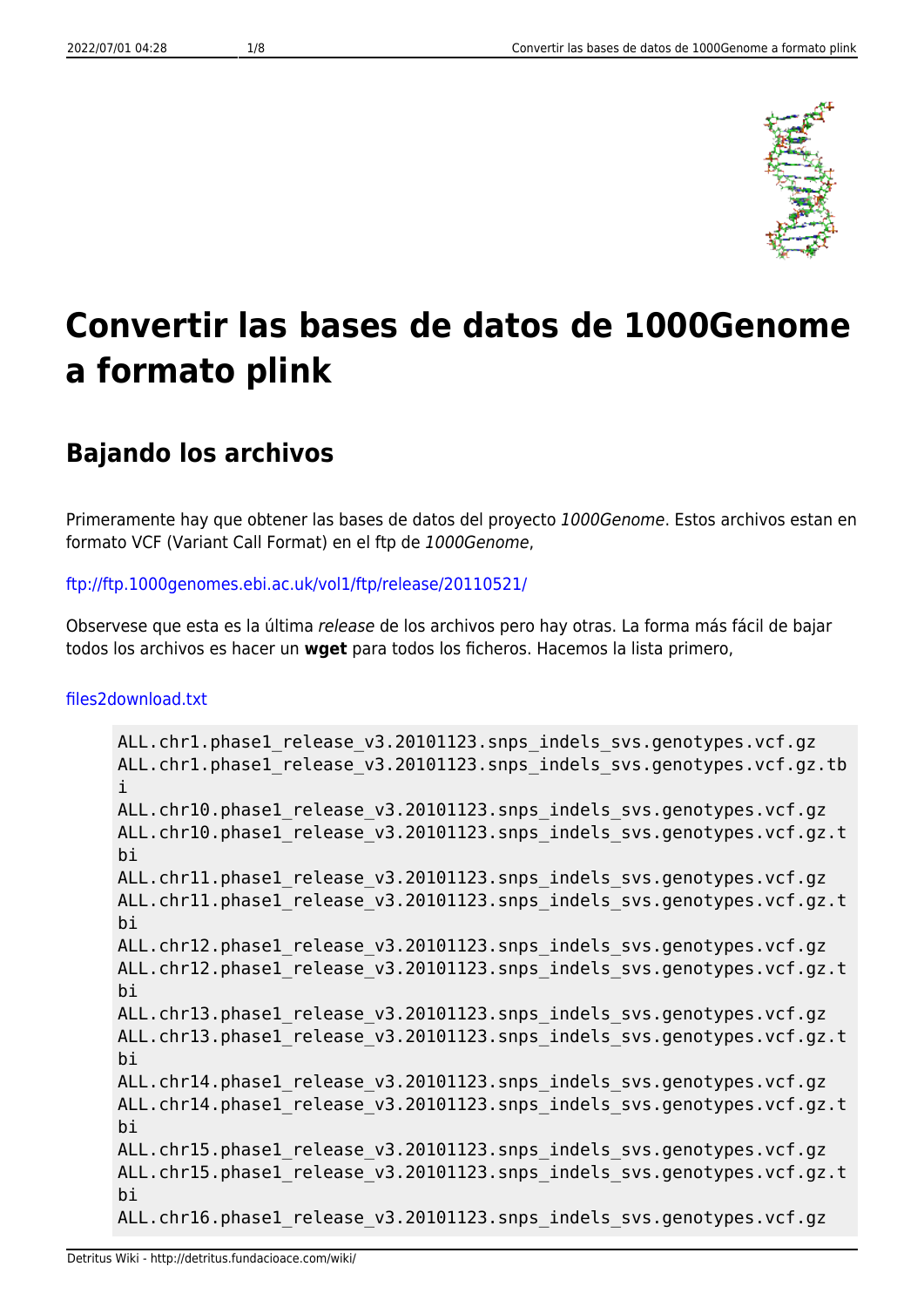ALL.chr16.phase1 release v3.20101123.snps indels svs.genotypes.vcf.gz.t bi ALL.chr17.phase1 release v3.20101123.snps indels svs.genotypes.vcf.gz ALL.chr17.phase1 release v3.20101123.snps indels svs.genotypes.vcf.gz.t bi ALL.chr18.phase1 release v3.20101123.snps indels svs.genotypes.vcf.gz ALL.chr18.phase1\_release\_v3.20101123.snps\_indels\_svs.genotypes.vcf.gz.t bi ALL.chr19.phase1 release v3.20101123.snps indels svs.genotypes.vcf.gz ALL.chr19.phase1 release v3.20101123.snps indels svs.genotypes.vcf.gz.t bi ALL.chr2.phase1\_release\_v3.20101123.snps\_indels\_svs.genotypes.vcf.gz ALL.chr2.phase1 release v3.20101123.snps indels svs.genotypes.vcf.gz.tb i ALL.chr20.phase1 release v3.20101123.snps indels svs.genotypes.vcf.gz ALL.chr20.phase1 release v3.20101123.snps indels svs.genotypes.vcf.gz.t bi ALL.chr21.phase1 release v3.20101123.snps indels svs.genotypes.vcf.gz ALL.chr21.phase1 release v3.20101123.snps indels svs.genotypes.vcf.gz.t bi ALL.chr22.phase1 release v3.20101123.snps indels svs.genotypes.vcf.gz ALL.chr22.phase1 release v3.20101123.snps indels svs.genotypes.vcf.gz.t bi ALL.chr3.phase1 release v3.20101123.snps indels svs.genotypes.vcf.gz ALL.chr3.phase1\_release\_v3.20101123.snps\_indels\_svs.genotypes.vcf.gz.tb i ALL.chr4.phase1 release v3.20101123.snps indels svs.genotypes.vcf.gz ALL.chr4.phase1 release v3.20101123.snps indels svs.genotypes.vcf.gz.tb i ALL.chr5.phase1 release v3.20101123.snps indels svs.genotypes.vcf.gz ALL.chr5.phase1 release v3.20101123.snps indels svs.genotypes.vcf.gz.tb i ALL.chr6.phase1 release v3.20101123.snps indels svs.genotypes.vcf.gz ALL.chr6.phase1 release v3.20101123.snps indels svs.genotypes.vcf.gz.tb i ALL.chr7.phase1 release v3.20101123.snps indels svs.genotypes.vcf.gz ALL.chr7.phase1 release v3.20101123.snps indels svs.genotypes.vcf.gz.tb i ALL.chr8.phase1\_release\_v3.20101123.snps\_indels\_svs.genotypes.vcf.gz ALL.chr8.phase1\_release\_v3.20101123.snps\_indels\_svs.genotypes.vcf.gz.tb i ALL.chr9.phase1 release v3.20101123.snps indels svs.genotypes.vcf.gz ALL.chr9.phase1 release v3.20101123.snps indels svs.genotypes.vcf.gz.tb i

**Nota:** Los archivos .tbi son los indices que usan las herramientas de procesamiento de VCF para poder leer mas rapidos las DBs. Los he puesto aqui para que no sorprenda su existencia.

y despues la bajamos,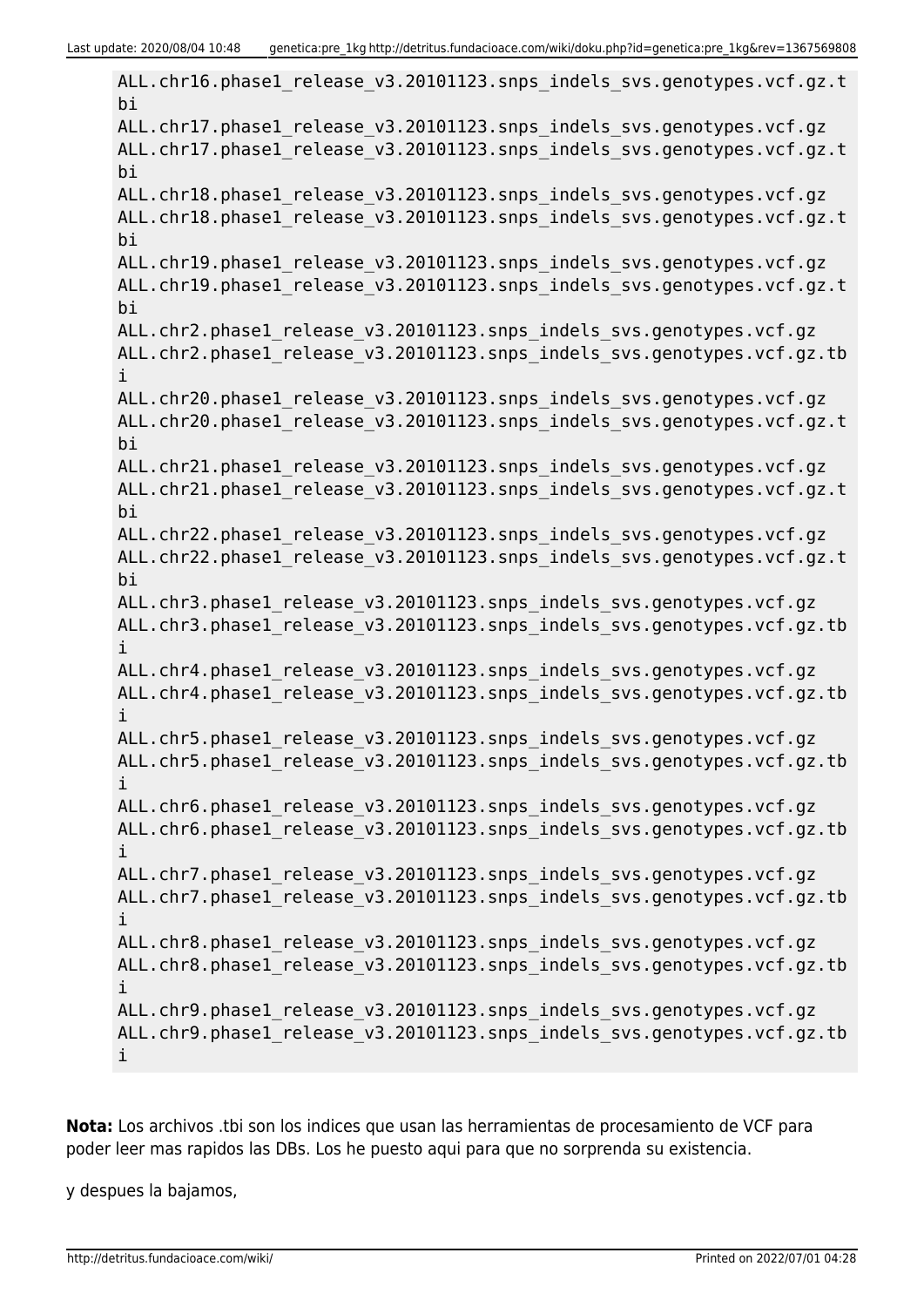```
alias fget='wget -U "Mozilla/5.0 (X11; Linux x86_64; rv:10.0.11)
Gecko/20121121 Firefox/10.0.11"';
for x in `cat files2download.txt`; do fget
ftp://ftp.1000genomes.ebi.ac.uk/vol1/ftp/release/20110521/$x ; done
```
# **Convirtiendo con vcf\_to\_ped\_converter.pl**

Una vez que tengamos los archivos vamos a buscar los conversores necesarios. La descripcion de como se convierte puede verse en <http://www.1000genomes.org/faq/can-i-convert-vcf-files-plinkped-format>

Hay dos scripts que son necesarios vcf to ped converter.pl y tabix. El primero es un script de perl cuya ultima version puede obtenerse de, [ftp://ftp.1000genomes.ebi.ac.uk/vol1/ftp/technical/browser/vcf\\_to\\_ped\\_converter/](ftp://ftp.1000genomes.ebi.ac.uk/vol1/ftp/technical/browser/vcf_to_ped_converter/)

El segundo es un paquete que forma parte de las [SAM Tools](http://samtools.sourceforge.net/) y que puede bajarse de [http://sourceforge.net/projects/samtools/files/tabix/.](http://sourceforge.net/projects/samtools/files/tabix/) La pagina de manual esa en <http://samtools.sourceforge.net/tabix.shtml>. Una vez bajado y **compilado** se debe configurar el PATH del usuario para que se tenga acceso a el. Todo esto está hecho en **detritus** y lo que faltaria por usuario es añadir el PATH al archivo ~/.bash profile. Algo así,

PATH=\$PATH:/opt/tabix

Cuando se intenta convertir los archivos que se han bajado da un error,

```
$ /opt/gntics/vcf_to_ped_convert.pl -vcf
/media/1000Genome/ALL.chr1.phase1 release v3.20101123.snps indels svs.genoty
pes.vcf.gz -sample_panel_file
/media/1000Genome/phase1_integrated_calls.20101123.ALL.panel -population CEU
-region 1:10583-249239465
[tabix] the index file either does not exist or is older than the vcf file.
Please reindex.
tabix exited with status 1 at /opt/gntics/vcf_to_ped_convert.pl line 198.
```
Lo que esta diciendo es que hay que reindexar el archivo. Esto se hace con,

```
tabix -p vcf
/media/1000Genome/ALL.chr1.phase1 release v3.20101123.snps indels svs.genoty
pes.vcf.gz
```
Despues de esto ya es posible convertir el archivo a formato ped,

```
$ /opt/gntics/vcf_to_ped_convert.pl -vcf
/media/1000Genome/ALL.chr1.phase1 release v3.20101123.snps indels svs.genoty
pes.vcf.gz -sample_panel_file
/media/1000Genome/phase1_integrated_calls.20101123.ALL.panel -population CEU
-population TSI -population IBS -region 1:10583-249239465
Created 1_10583-249239465.info and 1_10583-249239465.ped
```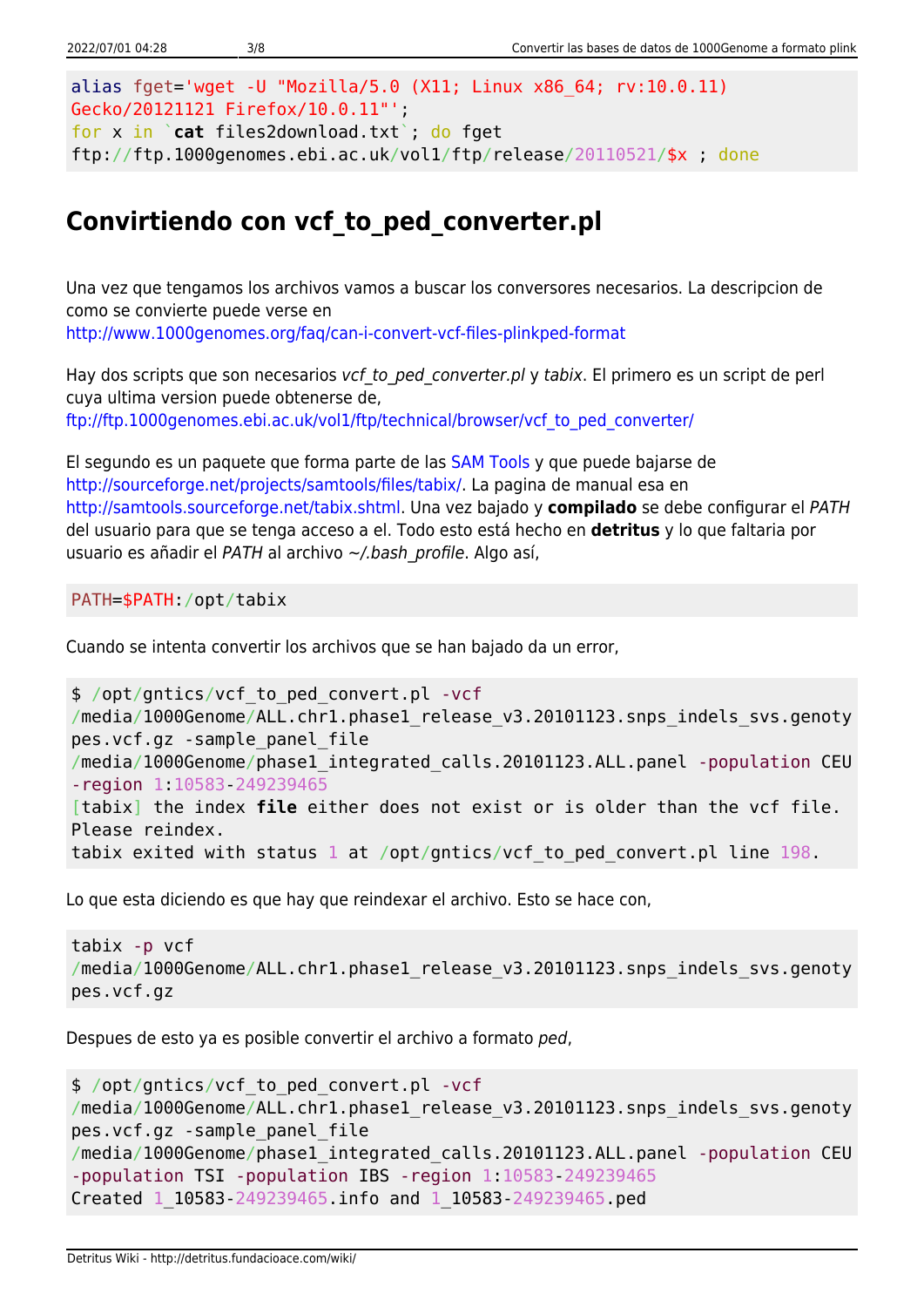Aqui va casi hemos terminado. Falta sólo convertir el archivo .info a un archivo .map. Esto se hace,

**awk** {'print "1 "\$1" 0 "\$2'} 1\_10583-249239465.info > 1\_10583-249239465.map

#### **batching**

Reindex:

```
for x in `cat files2download.txt | grep -v tbi`; do tabix -f -p vcf $x; done
```
Convert:

```
for x in `cat files2download.txt | grep -v tbi`;
do
chr=$(echo $x | sed 's/.*chr\(.*\)\.phase.*/\1/');
p0=$(zcat $x | grep "^$chr" | head -n 1 | awk {'print $2'});
pf=$(zcat $x | tail -n 1 | awk {'print $2'});
/opt/gntics/vcf to ped convert.pl -vcf *x -sample panel file
phase1_integrated_calls.20101123.ALL.panel -population CEU -population TSI -
population IBS -region $chr:$p0-$pf;
done;
```
info2map:

```
for x in *. info;
do
chr=$(echo $x | awk -F"_" {'print $1'});
awk -v chr="$chr" {'print chr" "$1" 0 "$2'} $x > ${x%.info}.map;
done;
```
### **Convirtiendo con VCFtools**

[VCFtools](http://vcftools.sourceforge.net/index.html) es una herramienta para manipular los archivos VCF. Entre otras cosas permite convertir a otros formatos tal y como se indica en la [documentacion.](http://vcftools.sourceforge.net/options.html) Tras bajar y **compilar** este paquete ha de añadirse al PATH del usuario en ~/.bash\_profile,

```
PATH=$PATH:/opt/vcftools_0.1.10/bin
```
Despues ejecutamos la conversión a tped, (la conversion a ped da problemas)

```
vcftools --gzvcf
ALL.chr9.phase1_release_v3.20101123.snps_indels_svs.genotypes.vcf.gz --
plink-tped --out chr9
```
y hacemos la traspuesta al mismo tiempo que el binario

plink --tped chr9.tped --tfam chr9.tfam --alleleACGT --make-bed --out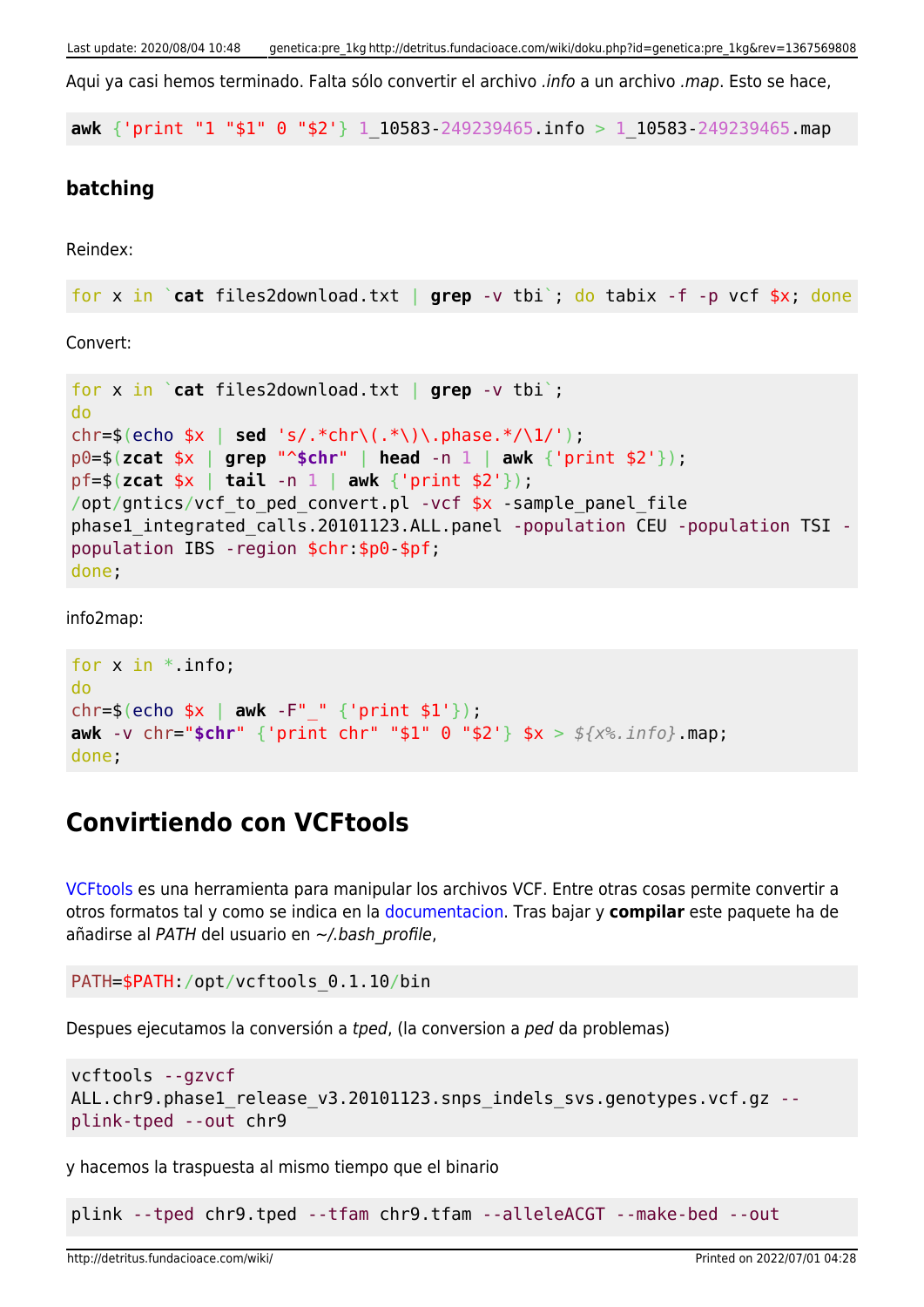#### chr9\_ok

#### **Ventajas**

- Puede convertirse **todo** el archivo vcf, no hay que especificar la poblacion.
- Tampoco hay que especificar las regiones a convertir.

#### **Desventajas**

• No hay una forma clara de especificar la poblacion target por lo que en principio hay que procesar todo junto (La cosa va a tardar bastante mas)

### **batching**

Para correr esto por todos los archivos,

```
for x in `cat files2download.txt | grep -v tbi`;
do
chr=$(echo $x | sed 's/.*chr\(.*\)\.phase.*/\1/');
vcftools --gzvcf $x --plink-tped --out chr${chr}_tmp;
plink --tped chr${chr}_tmp.tped --tfam chr${chr}_tmp.tfam --alleleACGT --
make-bed --out all_chr${chr};
rm -rf chr${chr}_tmp.*;
done;
```
# **Preprocesando con plink**

Primero hay que recodificar los alelos a ACGT y de paso los pasamos a binario (solo es necesario si hemos converitdo con el primer metodo)

```
for x in *.ped;
do
plink --file ${x%.ped} --out ${x%.ped} --alleleACGT --make-bed;
done;
```
Vamos a intentar juntarlos todos

```
afr=(`ls *.bed`);
for (( i=1; i<${#afr[@]}; i++ ));
do
x=${afr[$i]};
echo "${x} ${x%.bed}.bim ${x%.bed}.fam" >> allfiles.txt;
done;
x=${afr[0]};
plink --bfile ${x%.bed} --merge-list allfiles.txt --make-bed --out
1000genome_CEU_merged
```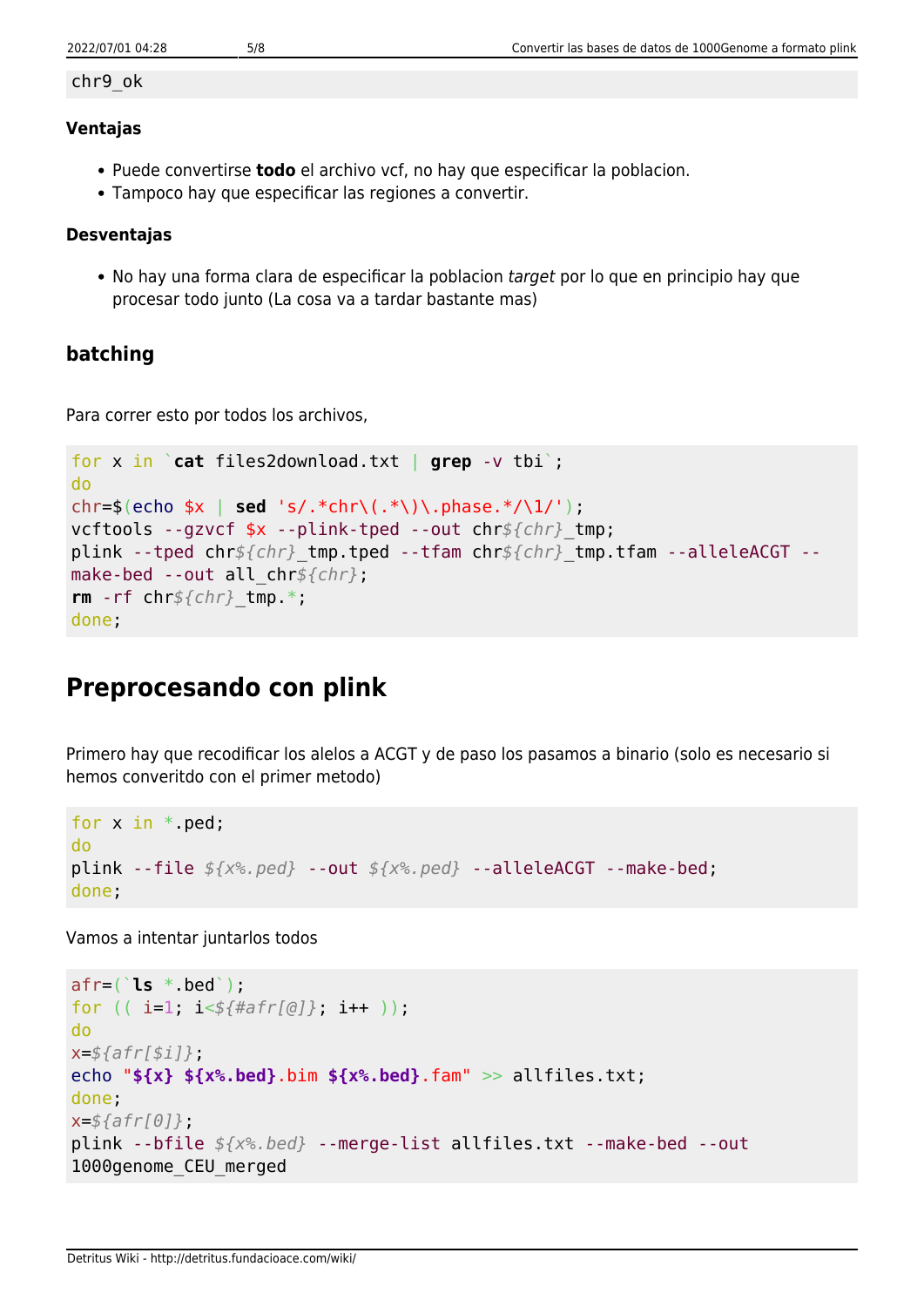### **y ya ta**

Ahora hay que seguir fundiendo la DB que tenemos con nuestros datos: [para poder imputar](http://detritus.fundacioace.com/wiki/doku.php?id=genetica:plink_1kg_impute)

## **porqueria que puede pasar**

### **DUPLICATE MARKERS FOUND**

```
$ vcftools --gzvcf
/media/1000Genome/ALL.chr22.phase1 release v3.20101123.snps indels svs.genot
ypes.vcf.gz --plink-tped --out chr22_tmp && plink --tped chr22_tmp.tped --
tfam chr22_tmp.tfam --alleleACGT --make-bed --out all_chr22 && rm -rf
chr22 tmp.*VCFtools - v0.1.10
(C) Adam Auton 2009
Parameters as interpreted:
     --gzvcf
/media/1000Genome/ALL.chr22.phase1_release_v3.20101123.snps_indels_svs.genot
ypes.vcf.gz
    --out chr22_tmp
     --plink-tped
Using zlib version: 1.2.3
Versions of zlib >= 1.2.4 will be *much* faster when reading zipped VCF
files.
Reading Index file.
File contains 494328 entries and 1092 individuals.
Applying Required Filters.
After filtering, kept 1092 out of 1092 Individuals
After filtering, kept 494328 out of a possible 494328 Sites
Writing PLINK TPED file ... Writing PLINK TFAM file ... Done.
Run Time = 1231.00 seconds
@----------------------------------------------------------@
       | PLINK! | v1.07 | 10/Aug/2009 |
|----------------------------------------------------------|
| (C) 2009 Shaun Purcell, GNU General Public License, v2 |
|----------------------------------------------------------|
   For documentation, citation & bug-report instructions:
        | http://pngu.mgh.harvard.edu/purcell/plink/ |
@----------------------------------------------------------@
Web-based version check ( --noweb to skip )
Connecting to web... OK, v1.07 is current
```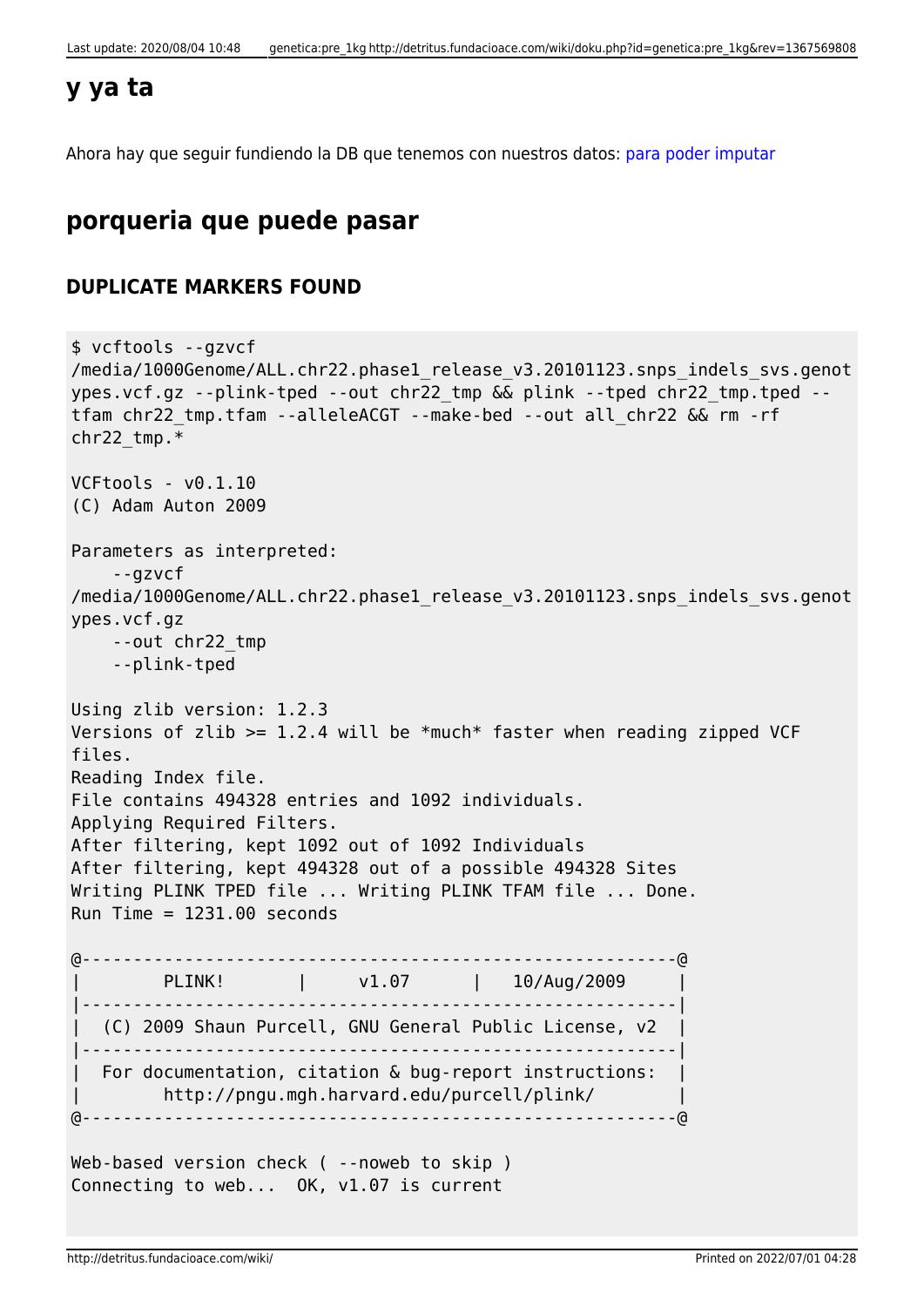Writing this text to log file [ all chr22.log ] Analysis started: Thu May 2 09:37:16 2013 Options in effect: --tped chr22\_tmp.tped --tfam chr22\_tmp.tfam --alleleACGT

 --make-bed --out all\_chr22

Reading pedigree information from [ chr22 tmp.tfam ] 1092 individuals read from [ chr22 tmp.tfam ] 0 individuals with nonmissing phenotypes Assuming a disease phenotype (1=unaff, 2=aff, 0=miss) Missing phenotype value is also -9 0 cases, 0 controls and 1092 missing 0 males, 0 females, and 1092 of unspecified sex Warning, found 1092 individuals with ambiguous sex codes Writing list of these individuals to [ all chr22.nosex ] 494328 (of 494328) markers to be included from [ chr22\_tmp.tped ] \*\*\* WARNING \*\*\* DUPLICATE MARKERS FOUND \*\*\* Duplicate marker name found: [ rs11457237 ] Duplicate marker name found: [ rs113940759 ] Duplicate marker name found: [ rs71904485 ]

Before frequency and genotyping pruning, there are 494328 SNPs 1092 founders and 0 non-founders found Total genotyping rate in remaining individuals is 1 0 SNPs failed missingness test ( GENO > 1 ) 0 SNPs failed frequency test ( MAF < 0 ) After frequency and genotyping pruning, there are 494328 SNPs After filtering, 0 cases, 0 controls and 1092 missing After filtering, 0 males, 0 females, and 1092 of unspecified sex Writing pedigree information to [ all\_chr22.fam ] Writing map (extended format) information to [ all chr22.bim ] Writing genotype bitfile to [ all chr22.bed ] Using (default) SNP-major mode

Analysis finished: Thu May 2 09:41:48 2013

asi que voy y lo convierto a ascii.

*\$* plink --bfile all\_chr22 --recode --out all\_chr22

y despues edito a mano los marcadores dobles y pongo a uno a y al otro b. Ejemplo:

| 22 rs11457237a | $\Theta$ | 34030843 |
|----------------|----------|----------|
| 22 rs11457237b | $\Theta$ | 34030846 |

Ahora deja ver si son el mismo, <code> \$ plink -file all chr22 -twolocus rs11457237a rs11457237b –allow-no-sex </code>